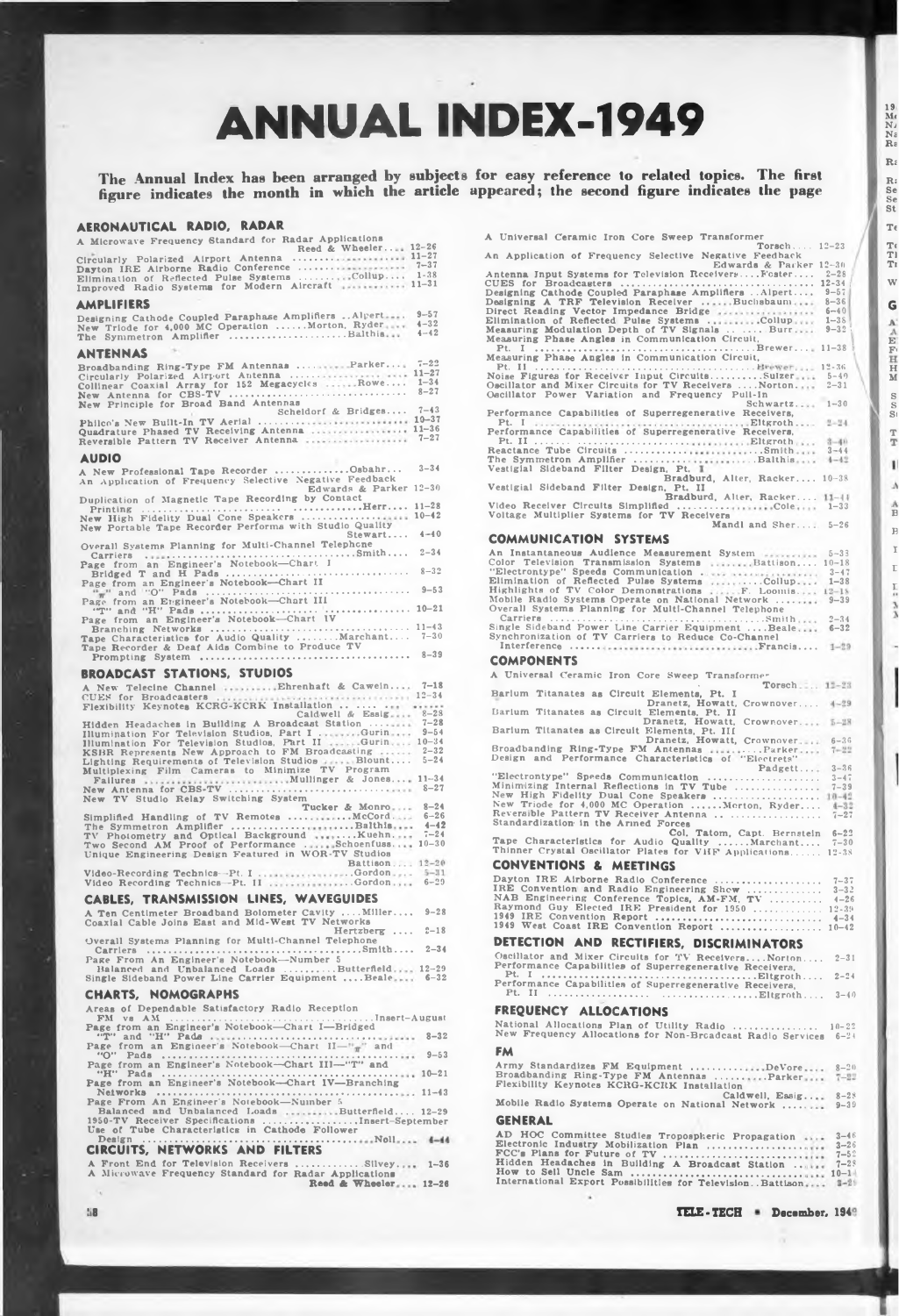# **ANNUAL INDEX-1949**

The Annual Index has been arranged by subjects for easy reference to related topics. The first<br>figure indicates the month in which the article appeared; the second figure indicates the page

| AERONAUTICAL RADIO, RADAR                                                                                                                                                                            |                      |
|------------------------------------------------------------------------------------------------------------------------------------------------------------------------------------------------------|----------------------|
| A Microwave Frequency Standard for Radar Applications<br>Reed & Wheeler 12-26                                                                                                                        |                      |
|                                                                                                                                                                                                      |                      |
|                                                                                                                                                                                                      |                      |
| <b>AMPLIFIERS</b><br>Designing Cathode Coupled Paraphase Amplifiers  Alpert                                                                                                                          | $9 - 57$             |
| New Triode for 4,000 MC Operation  Morton, Ryder<br>The Symmetron Amplifier Balthis                                                                                                                  | $4 - 32$<br>$4 - 42$ |
| <b>ANTENNAS</b>                                                                                                                                                                                      | $7 - 22$             |
| Broadbanding Ring-Type FM Antennas Parker<br>Circularly Polarized Airport Antenna  11-27<br>Collinear Coaxial Array for 152 Megacycles  Rowe 1-34                                                    | $8 - 27$             |
| New Principle for Broad Band Antennas<br>Scheldorf & Bridges 7-43                                                                                                                                    |                      |
|                                                                                                                                                                                                      |                      |
| <b>AUDIO</b>                                                                                                                                                                                         |                      |
| A New Professional Tape Recorder Osbahr 3-34<br>An Application of Frequency Selective Negative Feedback<br>Edwards & Parker 12-30                                                                    |                      |
| Duplication of Magnetic Tape Recording by Contact                                                                                                                                                    |                      |
| New High Fidelity Dual Cone Speakers  10-42<br>New Portable Tape Recorder Performs with Studio Quality<br>$Stewart 4-40$                                                                             |                      |
| Overall Systems Planning for Multi-Channel Telephone                                                                                                                                                 |                      |
|                                                                                                                                                                                                      |                      |
| Page from an Engineer's Notebook-Chart II                                                                                                                                                            |                      |
| rage from an Engineer's Notebook—Chart III<br>Page from an Engineer's Notebook—Chart III<br>Page from an Engineer's Notebook—Chart IV<br>Page from an Engineer's Notebook—Chart IV<br>11-42          |                      |
|                                                                                                                                                                                                      |                      |
| Branching Networks<br>Tape Characteristics for Audio Quality  Marchant 7-30<br>Tape Recorder & Deaf Alds Combine to Produce TV                                                                       |                      |
| <b>BROADCAST STATIONS, STUDIOS</b>                                                                                                                                                                   |                      |
| A New Telecine Channel  Ehrenhaft & Cawein 7-18                                                                                                                                                      |                      |
| Example of Caldwell & Essigned 8-28                                                                                                                                                                  |                      |
|                                                                                                                                                                                                      |                      |
|                                                                                                                                                                                                      |                      |
| New TV Studio Relay Switching System                                                                                                                                                                 |                      |
| Tucker & Monro 8-24<br>Simplified Handling of TV Remotes  McCord 6-26                                                                                                                                |                      |
|                                                                                                                                                                                                      | $4 - 42$             |
| Unique Engineering Design Featured in WOR-TV Studios                                                                                                                                                 |                      |
| Battison 12-20                                                                                                                                                                                       |                      |
|                                                                                                                                                                                                      | $6 - 29$             |
| <b>CABLES, TRANSMISSION LINES, WAVEGUIDES</b><br>A Ten Centimeter Broadband Bolometer Cavity  Miller 9-28                                                                                            |                      |
| Coaxial Cable Joins East and Mid-West TV Networks<br>Hertzberg $2-18$                                                                                                                                |                      |
| Overall Systems Planning for Multi-Channel Telephone                                                                                                                                                 | $2 - 34$             |
| Page From An Engineer's Notebook-Number 5<br>Balanced and Unbalanced Loads Butterfield 12-29                                                                                                         |                      |
| Single Sideband Power Line Carrier Equipment  Beale 6-32<br><b>CHARTS, NOMOGRAPHS</b>                                                                                                                |                      |
| Areas of Dependable Satisfactory Radio Reception                                                                                                                                                     |                      |
|                                                                                                                                                                                                      |                      |
| Page from an Engineer's Notebook-Chart $II-$ <sup>14</sup> $\pi$ <sup>14</sup> and                                                                                                                   |                      |
|                                                                                                                                                                                                      |                      |
| Page from an Engineer's Notebook-Chart IV-Branching                                                                                                                                                  |                      |
| $\cdots \cdots \cdots \cdots \cdots \cdots 11-43$<br>Networks<br>$-0.0.0.1$                                                                                                                          |                      |
| Page From An Engineer's Notebook-Number 5<br>Balanced and Unbalanced Loads  Butterfield 12-29<br>1950-TV Receiver Specifications Insert-September<br>Use of Tube Characteristics in Cathode Follower |                      |
| Design                                                                                                                                                                                               |                      |
| CIRCUITS, NETWORKS AND FILTERS                                                                                                                                                                       |                      |

|  |  | A Front End for Television Receivers  Silvey 1-36                             |  |
|--|--|-------------------------------------------------------------------------------|--|
|  |  | A Microwave Frequency Standard for Radar Applications<br>Reed & Wheeler 12-26 |  |

| A Universal Ceramic Iron Core Sweep Transformer                                                                                                                                                                          |          |
|--------------------------------------------------------------------------------------------------------------------------------------------------------------------------------------------------------------------------|----------|
| Torsch $12-23$<br>An Application of Frequency Selective Negative Feedback                                                                                                                                                |          |
| Edwards & Parker 12-30<br>Antenna Input Systems for Television ReceiversFoster 2-28                                                                                                                                      |          |
|                                                                                                                                                                                                                          |          |
|                                                                                                                                                                                                                          |          |
|                                                                                                                                                                                                                          |          |
| Antenna Jupiter Systems<br>CUES for Broadcasters<br>Designing Cathode Coupled Paraphase Amplifiers Alpert, 3-57<br>Designing A TRF Television Receiver Buchsbaum<br>Direct Reading Vector Impedance Bridge<br>Eliminatio |          |
| Measuring Phase Angles in Communication Circuit,                                                                                                                                                                         |          |
|                                                                                                                                                                                                                          |          |
| Pt. Il<br>Noise Figures for Receiver Input CircuitsSulzer  5-49<br>Oscillator and Mixer Circuits for TV ReceiversNorton 2-31                                                                                             |          |
|                                                                                                                                                                                                                          |          |
| Oscillator Power Variation and Frequency Pull-In<br>Schwartz $1-30$                                                                                                                                                      |          |
| Performance Capabilities of Superregenerative Receivers,                                                                                                                                                                 |          |
| Pt. I Performance Capabilities of Superregenerative Receivers. 2-24                                                                                                                                                      |          |
|                                                                                                                                                                                                                          |          |
|                                                                                                                                                                                                                          |          |
| Bradburd, Alter, Racker 10-38                                                                                                                                                                                            |          |
| Vestigial Sideband Filter Design, Pt. II<br>Bradburd, Alter, Racker 11-44                                                                                                                                                |          |
| Video Receiver Circuits Simplified Cole 1-33<br>Voltage Multiplier Systems for TV Receivers                                                                                                                              |          |
| Mandl and Sher, 5-26                                                                                                                                                                                                     |          |
| <b>COMMUNICATION SYSTEMS</b>                                                                                                                                                                                             |          |
|                                                                                                                                                                                                                          |          |
|                                                                                                                                                                                                                          |          |
|                                                                                                                                                                                                                          |          |
|                                                                                                                                                                                                                          |          |
|                                                                                                                                                                                                                          |          |
| Carriers<br>Single Sideband Power Line Carrier Equipment Beale 6-32<br>Synchronization of TV Carriers to Reduce Co-Channel                                                                                               |          |
|                                                                                                                                                                                                                          |          |
| <b>COMPONENTS</b>                                                                                                                                                                                                        |          |
| A Universal Ceramic Iron Core Sweep Transformer                                                                                                                                                                          |          |
| Torsch 12-23<br>Barlum Titanates as Circuit Elements, Pt. I                                                                                                                                                              |          |
| Dranetz, Howatt, Crownover 4-29                                                                                                                                                                                          |          |
| Barium Titanates as Circuit Elements, Pt. II<br>Dranetz, Howatt, Crownover 5-28                                                                                                                                          |          |
| Barlum Titanates as Circuit Elements, Pt. III<br>Dranetz, Howatt, Crownover 6-36                                                                                                                                         |          |
| Broadbanding Ring-Type FM Antennas Parker 7-22<br>Design and Performance Characteristics of "Electrets"                                                                                                                  |          |
|                                                                                                                                                                                                                          |          |
|                                                                                                                                                                                                                          |          |
|                                                                                                                                                                                                                          |          |
|                                                                                                                                                                                                                          |          |
|                                                                                                                                                                                                                          |          |
|                                                                                                                                                                                                                          |          |
|                                                                                                                                                                                                                          |          |
| <b>CONVENTIONS &amp; MEETINGS</b>                                                                                                                                                                                        |          |
|                                                                                                                                                                                                                          |          |
| $\cdots \cdots \cdots \cdots \cdots$ 4-20                                                                                                                                                                                |          |
| Raymond Guy Elected IRE President for 1950  12-39<br>1949 IRE Convention Report                                                                                                                                          | $4 - 34$ |
| 1949 West Coast IRE Convention Report  10-42                                                                                                                                                                             |          |
| DETECTION AND RECTIFIERS, DISCRIMINATORS                                                                                                                                                                                 |          |
| Oscillator and Mixer Circuits for TV Receivers Norton 2-3<br>Performance Capabilities of Superregenerative Receivers.                                                                                                    |          |
|                                                                                                                                                                                                                          |          |
| Performance Capabilities of Superregenerative Receivers,                                                                                                                                                                 |          |
| <b>FREQUENCY ALLOCATIONS</b>                                                                                                                                                                                             |          |
| National Allocations Plan of Utility Radio  10-2                                                                                                                                                                         |          |
| New Frequency Allocations for Non-Broadcast Radlo Services 6-2                                                                                                                                                           |          |
| FM                                                                                                                                                                                                                       |          |
| Army Standardizes FM Equipment DeVore 8-2                                                                                                                                                                                |          |
| Broadbanding Ring-Type FM Antennas Parker 7-2<br>Flexibility Keynotes KCRG-KCRK Installation                                                                                                                             |          |

 $\begin{array}{c} 19\\ \mathrm{Me}\\ \mathrm{N}_{\mathrm{d}}\\ \mathrm{N}_{\mathrm{d}}\\ \mathrm{R}_{\mathrm{d}} \end{array}$ 

 $\overline{\mathbf{R}}$ 

R:<br>Se<br>Se<br>St

 $\mathbf{T}$ 

 $\begin{array}{c} \mathbf{T} \in \mathbf{T} \mathbf{I} \\ \mathbf{T} \mathbf{I} \\ \mathbf{T} \mathbf{I} \end{array}$ 

 $\hat{w}$ G

 $\frac{50}{2}$  or  $\frac{1}{2}$ 

 $\frac{\text{T}}{\text{T}}$ 

 $\mathbf{I}$  $\Lambda$ 

 $\frac{\Lambda}{B}$  $\overline{B}$ 

 $\bar{1}$ 

 $\Gamma$  $\frac{1}{n}$  $\frac{3}{3}$ 

Caldwell, Essig.... 8-28<br>Mobile Radio Systems Operate on National Network ........ 9-39 **GENERAL** 

| $\mu$ for committee studies Tropospheric Propagation $\ldots$ 3-40 |          |
|--------------------------------------------------------------------|----------|
|                                                                    |          |
| "CC's Plans for Future of TV                                       | $7 - 52$ |
| Idden Headaches in Building A Broadcast Station  7-28              |          |
|                                                                    |          |
| nternational Export Possibilities for TelevisionBattison 3-29      |          |
|                                                                    |          |

TELE-TECH = December, 1948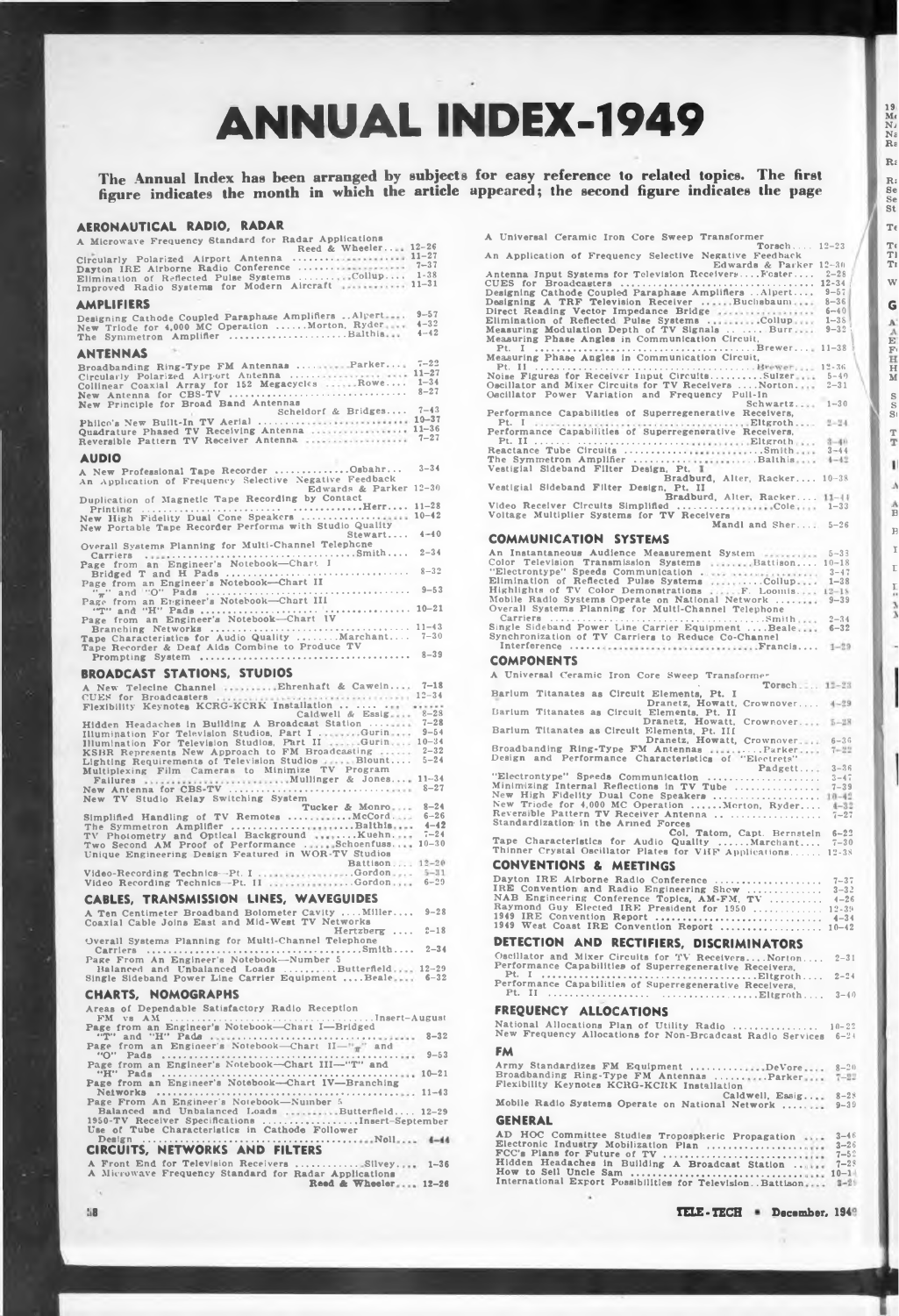| 1949 IRE Convention Report                         | $4 - 34$  |
|----------------------------------------------------|-----------|
| Mobile Radio Systems Operate on National Network   | $9 - 39$  |
| NAB Engineering Conference Topics, AM-FM, TV       | $4 - 26$  |
| National Allocations Plan for Utility Radio        | $10 - 22$ |
| Radio Industry Marks Twenty-Fifth Anniversary      |           |
| Batcher                                            | $5 - 34$  |
| Radio-TV Must Make Way for Young Engineers         |           |
| Coggeshall                                         | $4 - 24$  |
| Raymond Guy Elected IRE President for 1950  12-39  |           |
| Selling to the Air Force Kuenzli                   | $2 - 21$  |
| Selling to the Navy Hertzberg                      | $1 - 26$  |
| Standardization In The Armed Forces                |           |
| Col. Tatom & Capt. Bernstein                       | $6 - 22$  |
| Tele-Tech's Associate Editors Have Wide Radio and  |           |
|                                                    | $8 - 31$  |
| Television and FCC vs Tropospheric Interference    | $3 - 68$  |
| The "Leadership" Plan in Electronic War Production | $5 - 22$  |
| Trends & Technics in European Communications       |           |
| Battison $7-16$                                    |           |
| What Do Engineers Receive for Inventions? Gerstin  | $9 - 26$  |
|                                                    |           |

# **GOVERNMENT COMMUNICATION**

| $3 - 46$<br>AD HOC Committee Studies Tropospheric Propagation<br>Army Standardizes FM Equipment DeVore 8-20<br>Electronic Industry Mobilization Plan<br>$3 - 26$   | Pulse Cross Gener<br>$Equipment$ <sub></sub>    |
|--------------------------------------------------------------------------------------------------------------------------------------------------------------------|-------------------------------------------------|
| FCC's Plans For Future of TV<br>$7 - 52$                                                                                                                           |                                                 |
| Highlights of TV Color Demonstrations  F. Loomis 12-18                                                                                                             | <b>PRODUCTION</b>                               |
| McClelland Appointed Communications-Electronics                                                                                                                    | Barium Titanates                                |
|                                                                                                                                                                    | Barium Titanates                                |
| Selling to the Navy Hertzberg 1-26<br>Standardization in the Armed Forces                                                                                          | Barium Titanates                                |
| $6 - 22$<br>Col. Tatom, Capt. Bernstein<br>Television and FCC vs Tropospheric Interference  3-68<br>The "Leadership" Plan in Electronic War Production<br>$5 - 22$ | DuMont Opens L<br>Pulse Cross Gene<br>Equipment |

# **INSTRUMENTS & MEASUREMENTS, TEST METHODS**

| A Microwave Frequency Standard for Radar Applications<br>Reed & Wheeler $12-26$<br>A Ten Centimeter Broadband Bolometer Cavity  Miller 9-28<br>Barium Titanates As Circuit Elements, Pt. I.<br>Dranctz, Howatt, Crownover 4-29 | ZA A LUISLIZAINA AUS ALILVIOIVIL ANLLUITLICI IIIIIIII<br>Antenna Input Systems for Television Receiver<br>Designing A TRF Television Receiver<br>Noise Figures for Receiver Input Circuits<br>Oscillator and Mixer Circuits for TV Receivers<br>Performance Capabilities of Superregenerative |
|--------------------------------------------------------------------------------------------------------------------------------------------------------------------------------------------------------------------------------|-----------------------------------------------------------------------------------------------------------------------------------------------------------------------------------------------------------------------------------------------------------------------------------------------|
| Barlum Titanates As Circuit Elements, Pt. II                                                                                                                                                                                   |                                                                                                                                                                                                                                                                                               |
| Dranetz, Howatt, Crownover 5-28<br>Barium Titanates As Circuit Elements, Pt. 111                                                                                                                                               | Performance Capabilities of Superregenerative                                                                                                                                                                                                                                                 |
| Dranetz, Howatt, Crownover  6-36<br>Design and Performance Characteristics of "Electrets"                                                                                                                                      | Philco's New Built-In TV Aerial<br>Trends & Technics in European Communicati-                                                                                                                                                                                                                 |
| $3 - 36$<br>Padxett                                                                                                                                                                                                            |                                                                                                                                                                                                                                                                                               |
| Direct Reading Vector Impedance Bridge<br>$6 - 40$<br>"Electrontype" Speeds Communication<br>$3 - 47$<br>Measuring Modulation Depth of TV Signals  Burr<br>$9 - 32$                                                            | Trends In Television and Radio Receiver Desig<br>Video Receiver Circuits Simplified<br>Voltage Multiplier Systems for TV Receivers                                                                                                                                                            |
| Measuring Phase Angles In Communication Circuits. Pt. 1                                                                                                                                                                        | Mano                                                                                                                                                                                                                                                                                          |
| Brewer 11-38                                                                                                                                                                                                                   | (Continued on next page                                                                                                                                                                                                                                                                       |



| Oscillator Power variation and Frequency Pull-In<br>$Schwartz 1-30$ |  |
|---------------------------------------------------------------------|--|
| Pulse Cross Generator Applied to TV Production Test                 |  |
| <b>PRODUCTION METHODS</b>                                           |  |
| Barium Titanates as Circuit Elements, Pt. I                         |  |

| Dranetz, Howatt, Crownover 4-29                      |                |
|------------------------------------------------------|----------------|
| Barium Titanates as Circuit Elements, Pt. II         |                |
| Dranetz, Howatt, Crowncver                           | $5 - 2.3$      |
| Barium Titanates as Circuit Elements, Pt. III        |                |
| Dranetz, Howatt Crownover                            | $6 - 36$       |
| DuMont Opens Largest TV Assembly Plant               | $10 - 24$      |
| Pulse Cross Generator Applied to TV Production Test  |                |
|                                                      | $4 - 36$       |
| <b>RECEIVERS</b>                                     |                |
| A Front End for Television Receivers Silvey 1-36     |                |
| Antenna Input Systems for Television ReceiversFoster | $2 - 28$       |
| Designing A TRF Television Receiver Buchsbaum        | $8 - 36$       |
|                                                      | $E = A \Omega$ |

| INSTRUMENTS & MEASUREMENTS, TEST METHODS                  | <b>RECEIVERS</b>                                                                                                                                                                                                                                                                                                                                         |
|-----------------------------------------------------------|----------------------------------------------------------------------------------------------------------------------------------------------------------------------------------------------------------------------------------------------------------------------------------------------------------------------------------------------------------|
| A Microwave Frequency Standard for Radar Applications     | A Front End for Television Receivers Silvey<br>$1 - 36$                                                                                                                                                                                                                                                                                                  |
|                                                           | Antenna Input Systems for Television Receivers Foster<br>$2 - 28$                                                                                                                                                                                                                                                                                        |
| Reed & Wheeler, $12-26$                                   | Designing A TRF Television Receiver Buchsbaum<br>$8 - 36$                                                                                                                                                                                                                                                                                                |
| A Ten Centimeter Broadband Bolometer Cavity  Miller 9-28  | Noise Figures for Receiver Input Circuits Sulzer<br>$5 - 40$                                                                                                                                                                                                                                                                                             |
| Barium Titanates As Circuit Elements, Pt. I               | Oscillator and Mixer Circuits for TV Receivers Norton<br>$2 - 31$                                                                                                                                                                                                                                                                                        |
| Dranctz, Howatt, Crownover 4-29                           | Performance Capabilitie, of Superregenerative Receivers                                                                                                                                                                                                                                                                                                  |
| Barlum Titanates As Circuit Elements, Pt. II              | $2 - 24$                                                                                                                                                                                                                                                                                                                                                 |
| Dranetz, Howatt, Crownover 5-28                           | Performance Capabilities of Superregenerative Receivers                                                                                                                                                                                                                                                                                                  |
| Barium Titanates As Circuit Elements, Pt. 111             | $3 - 40$                                                                                                                                                                                                                                                                                                                                                 |
| Dranetz, Howatt, Crownover  6-36                          |                                                                                                                                                                                                                                                                                                                                                          |
| Design and Performance Characteristics of "Electrets"     | Philco's New Built-In TV Aerial<br>$10 - 37$                                                                                                                                                                                                                                                                                                             |
|                                                           | Trends & Technics in European Communications                                                                                                                                                                                                                                                                                                             |
| $3 - 36$<br>Padxett                                       | $7 - 16$<br>Battison                                                                                                                                                                                                                                                                                                                                     |
| Direct Reading Vector Impedance Bridge<br>$6 - 40$        | Trends In Television and Radio Receiver Design., Batcher 1-22                                                                                                                                                                                                                                                                                            |
| "Electrontype" Speeds Communication<br>$3 - 47$           | Video Receiver Circuits Simplified Cole 1-33                                                                                                                                                                                                                                                                                                             |
| Measuring Modulation Depth of TV Signals Burr<br>$9 - 32$ | Voltage Multiplier Systems for TV Receivers                                                                                                                                                                                                                                                                                                              |
| Measuring Phase Angles In Communication Circuits, Pt. 1   | Mandl and Sher 5-26                                                                                                                                                                                                                                                                                                                                      |
| $R$ rewer $11-38$                                         | $\{C_{n} = 1, \ldots, 3, \ldots, 4, \ldots, 4, \ldots, 1, \ldots, 1, \ldots, 1, \ldots, 1, \ldots, 1, \ldots, 1, \ldots, 1, \ldots, 1, \ldots, 1, \ldots, 1, \ldots, 1, \ldots, 1, \ldots, 1, \ldots, 1, \ldots, 1, \ldots, 1, \ldots, 1, \ldots, 1, \ldots, 1, \ldots, 1, \ldots, 1, \ldots, 1, \ldots, 1, \ldots, 1, \ldots, 1, \ldots, 1, \ldots, 1,$ |

(Continued on next page)

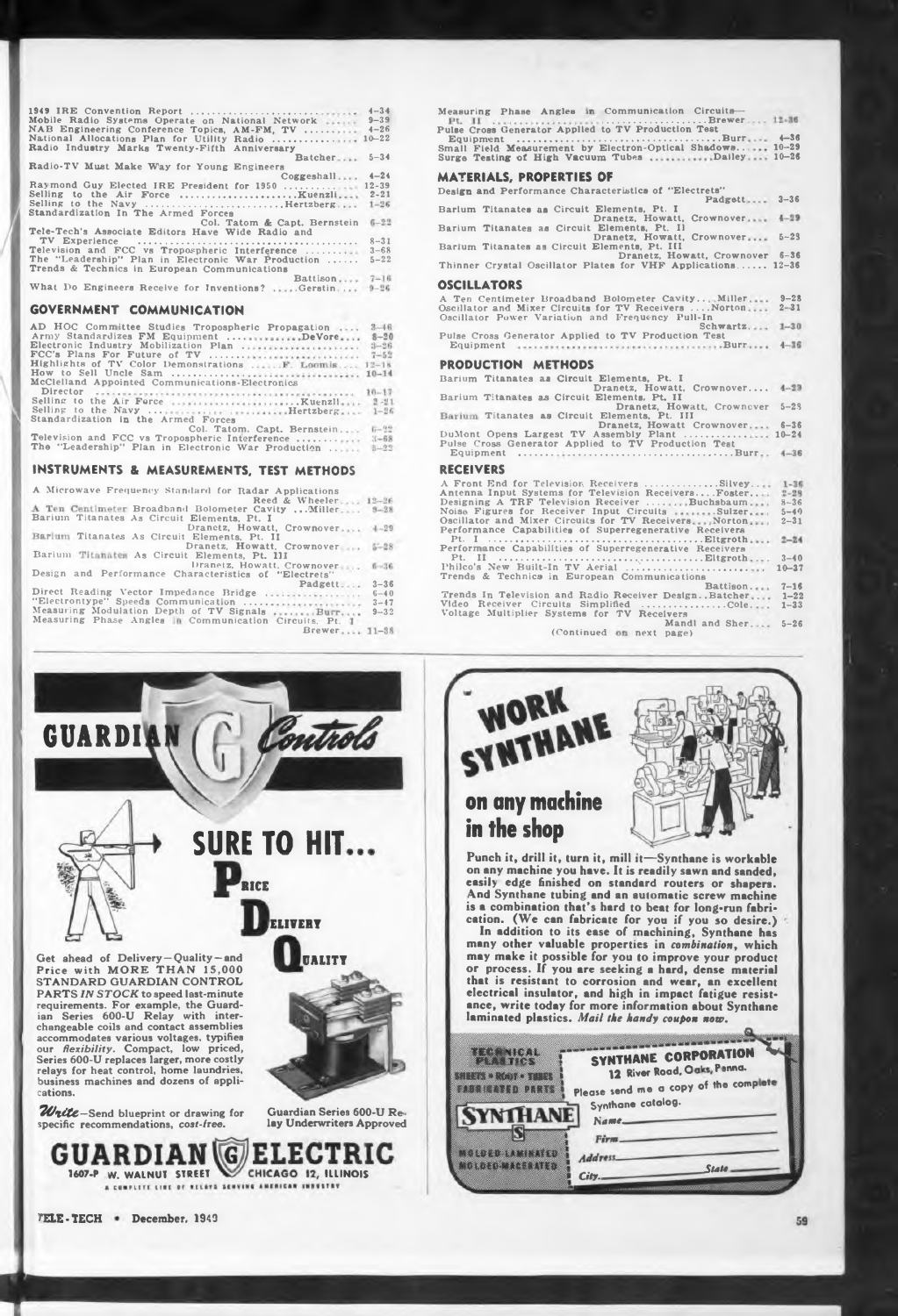# **RECORDING & TRANSCRIBING**

| -----------                                                                              |          |                                                  |
|------------------------------------------------------------------------------------------|----------|--------------------------------------------------|
| A New Professional Tape Recorder Osbahr 3-34<br>A New Telecine Channel Ehrenhaft, Cawein | $7 - 18$ | Vestigial Sideband Filter                        |
| Duplication of Magnetic Tape Recording by Contact                                        |          | Video Receiver Circuits S                        |
|                                                                                          |          | Video Recording Technica-                        |
| New Portable Tape Recorder Performs With Studio Quality                                  |          | Video Recording Technics-                        |
| Stewart                                                                                  | $4 - 40$ | Voltage Multiplier Systems                       |
| Tape Characteristics for Audio Quality Marchant                                          | $7 - 30$ |                                                  |
| Tape Recorder & Deaf Aids Combine to Produce TV                                          |          |                                                  |
|                                                                                          | $8 - 39$ | <b>TRANSMITTERS</b>                              |
| Video Recording Technics, Pt. I Gordon                                                   | $5 - 31$ | Flexibility Keynotes KCRG                        |
| Video Recording Technics, Pt. II Gordon                                                  | $6 - 29$ |                                                  |
|                                                                                          |          |                                                  |
| <b>STATISTICS</b>                                                                        |          | KSBR Represents New Ap<br>New Antenna for CBS-TV |
| Radio-TV Must Make Way For Young Engineers                                               |          | The Symmetron Amplifier                          |
| Coggeshall                                                                               | $4 - 24$ | Two Second AM Proof of                           |
|                                                                                          |          |                                                  |
|                                                                                          |          | <b>TUBES</b>                                     |
| What Do Engineers Receive For Inventions?  Geratin 9-26                                  |          |                                                  |
| <b>TELEVISION</b>                                                                        |          | "Electrontype" Speeds Cor                        |
|                                                                                          |          | Increased Contrast with N                        |
| A Front End For Television Receivers Silvey 1-36                                         |          | Minimizing Internal Reflec                       |
| A New Telecine Channel  Ehrenhaft, Cawein 7-18                                           |          | New Triode for 4,000 MC                          |
| A Universal Ceramic Iron Core Sweep Transformer                                          |          | Surge Testing of High Vac                        |
| $Torsch 12-23$                                                                           |          | The Symmetron Amplifier                          |
| Antenna Input Systems for Television Receivers  Foster 2-28                              |          | Using "G-Curves" In Tube                         |
| Big Screen TV for Motion Picture Theatres  9-36                                          |          | Using "G-Curves" In Tube                         |
| CBS TV Color Test To Be Broadcast in Baltimore and                                       |          | Use of Tube Characteristic                       |
|                                                                                          |          |                                                  |
| Coaxial Cable Joins East and Mid-West TV Networks                                        |          |                                                  |
| Herizberg                                                                                | $2 - 18$ | WAVE PROPAGATION                                 |
| Color Television Transmission SystemsBattison 10-18                                      |          | AD HOC Committee Studie                          |
| Designing A TRF Television Receiver  Buchsbaum 8-36                                      |          |                                                  |
| Dr. Lee deForest's Color TV System  11-41                                                |          | Synchronization of TV Car<br>Interference        |
| DuMont Opens Largest TV Assembly Plant  10-24                                            |          |                                                  |
| Glossary of Terms Used in Color Television  11-27                                        |          | Television and FCC vs Tro                        |
| Illumination for Television Studios, Part I Gurin 9-54                                   |          | <b>BOOKS REVIEWED</b>                            |
| Illumination for Television Studios, Part II Gurin 10-34                                 |          |                                                  |
| Increased Contrast with New Picture Tubes  9-60                                          |          | Acoustic Measurements.                           |
| Lighting Requirements of Television Studios  Blount 5-24                                 |          | Components Handbook                              |
| Measuring Modulation Depth of TV Signals  Burr 9-32                                      |          | Electrical Transmission of                       |
| Minimizing Internal Reflections in TV Tube <i>massessiminist</i> 7-39                    |          | Elements of Sound Record                         |
| Multiplexing Film Cameras to Minimize TV Program Failures                                |          | Extrapolation. Interpolatio                      |
| Mullinger, Jones, 11-34                                                                  |          | Time Serles                                      |
| New TV Studio Relay Switching System                                                     |          | Magnetic Recording                               |
| Tucker, Monro 8-24                                                                       |          | Microwave Antenna Theor                          |
| Oscillator and Mixer Circuits for TV Receivers  Norton 2-31                              |          | Photofact Television Cour                        |
| Philco's New Built-In TV Aerial  10-37                                                   |          | Radio & Television Mathe                         |
| Pulse Cross Generator Applied to TV Production Test                                      |          | Reference Data for Radio                         |
| Equipment Burr                                                                           | $4 - 36$ |                                                  |
| Quadrature Phased TV Receiving Antenna  11-36                                            |          | Terrestrial Magnetism and                        |
| Report on FCC TV Color Hearing in Washington  11-24                                      |          | TV Picture Projection and                        |
| Reversible Pattern TV Receiver Antenna  7-27                                             |          | <i>Waveforms</i>                                 |
| Simplified Handling of TV Remotes   McCord 6-26                                          |          | Chance, Willia                                   |

| <b>ANNUAL INDEX</b> (Continued)                                                                                                                                                                                                                                                                               | Synchronization of TV Carriers to Reduce Co-Channel<br>Television and FCC vs Tropospheric Interference<br>$3 - 6E$<br>TV Photometry and Optical Background Kuehn 7-20<br>Unique Engineering Design Featured in WOR-TV Studios<br>$Battison 12-20$                     | D<br>D                   |
|---------------------------------------------------------------------------------------------------------------------------------------------------------------------------------------------------------------------------------------------------------------------------------------------------------------|-----------------------------------------------------------------------------------------------------------------------------------------------------------------------------------------------------------------------------------------------------------------------|--------------------------|
| RECORDING & TRANSCRIBING                                                                                                                                                                                                                                                                                      | Vestigial Sideband Filter Design Pt. I<br>Bradburd, Alter, Racker 10-38                                                                                                                                                                                               |                          |
| A New Professional Tape Recorder Osbahr 3-34<br>A New Telecine Channel Ehrenhaft, Cawein 7-18<br>Duplication of Magnetic Tape Recording by Contact<br>New Portable Tape Recorder Performs With Studio Quality<br>$4 - 40$<br>Stewart                                                                          | Vestigial Sideband Filter Deaign Pt. II<br>Bradburd, Alter, Racker 11-44<br>Video Receiver Circuits Simplified Cole 1-33<br>Video Recording Technics-Pt. I  Gordon 5-31<br>Video Recording Technics-Pt. II Gordon 6-29<br>Voltage Multiplier Systems for TV Receivers | D                        |
| Tape Characteristics for Audio Quality Marchant 7-30<br>Tape Recorder & Deaf Aids Combine to Produce TV                                                                                                                                                                                                       | Mandl, Sher $5-26$                                                                                                                                                                                                                                                    |                          |
| $8 - 39$<br>Video Recording Technics, Pt. I Gordon 5-31                                                                                                                                                                                                                                                       | <b>TRANSMITTERS</b><br>Flexibility Keynotes KCRG-KCRK Installation                                                                                                                                                                                                    | E.                       |
| Video Recording Technics, Pt. II Gordon<br>$6 - 29$                                                                                                                                                                                                                                                           | Caldwell, Essig 8-28                                                                                                                                                                                                                                                  |                          |
| <b>STATISTICS</b>                                                                                                                                                                                                                                                                                             | KSBR Represents New Approach to FM Broadcasting  2-32                                                                                                                                                                                                                 | E.                       |
| Radio-TV Must Make Way For Young Engineers                                                                                                                                                                                                                                                                    | The Symmetron Amplifier Balthis 4-42<br>Two Second AM Proof of Performance Schoenfuss 10-30                                                                                                                                                                           |                          |
| What Do Engineers Receive For Inventions?  Geratin 9-26                                                                                                                                                                                                                                                       | <b>TUBES</b>                                                                                                                                                                                                                                                          | E.                       |
| <b>TELEVISION</b>                                                                                                                                                                                                                                                                                             | "Electrontype" Speeds Communication  3-47<br>Increased Contrast with New Picture Tubes<br>$9 - 60$                                                                                                                                                                    |                          |
| A Front End For Television Receivers Silvey 1-36<br>A New Telecine Channel  Ehrenhaft, Cawein 7-18<br>A Universal Ceramic Iron Core Sweep Transformer<br>$Torsch 12-23$                                                                                                                                       | $7 - 39$<br>New Triode for 4,000 MC Operation  Morton, Ryder. 4-32<br>Surge Testing of High Vacuum Tubes Dailey 10-26                                                                                                                                                 | E.                       |
| Antenna Input Systems for Television Receivers  Foster 2-28<br>Big Screen TV for Motion Picture Theatres  9-36<br>CBS TV Color Test To Be Broadcast in Baltimore and                                                                                                                                          | Using "G-Curves" In Tube Circuit Design, Pt. 1Pullen 1 7-34<br>Using "G-Curves" In Tube Circuit Design, Pt. 11.  Pullen 8-34<br>Use of Tube Characteristics in Cathode Follower Design<br>$Noll 4-44$                                                                 |                          |
| Coaxial Cable Joins East and Mid-West TV Networks<br>Hertzberg 2-18                                                                                                                                                                                                                                           | <b>WAVE PROPAGATION</b>                                                                                                                                                                                                                                               | F                        |
| Color Television Transmission SystemsBattison 10-18<br>Designing A TRF Television Receiver Buchsbaum 8-36<br>Dr. Lee deForest's Color TV System  11-41<br>DuMont Opens Largest TV Assembly Plant  10-24                                                                                                       | AD HOC Committee Studies Tropospheric Propagation<br>$3 - 46$<br>Synchronization of TV Carriers to Reduce Co-Channel                                                                                                                                                  | F.                       |
| Glossary of Terms Used in Color Television  11-27<br>Illumination for Television Studios, Part I Gurin 9-54                                                                                                                                                                                                   | Television and FCC vs Tropospheric Interference  3-68                                                                                                                                                                                                                 |                          |
| Illumination for Television Studios, Part II  Gurin 10-34                                                                                                                                                                                                                                                     | <b>BOOKS REVIEWED</b>                                                                                                                                                                                                                                                 |                          |
| Increased Contrast with New Picture Tubes  9-60<br>Lighting Requirements of Television Studios  Blount 5-24<br>Measuring Modulation Depth of TV Signals Burr 9-32<br>Minimizing Internal Reflections in TV Tube  7-39<br>Multiplexing Film Cameras to Minimize TV Program Failures<br>Mullinger, Jones, 11-34 | Acoustic Measurements Beranek 11-58<br>Components Handbook Blackburn 5-56<br>Electrical Transmission of Power and Signals  Kimbark, 8-56<br>Elements of Sound Recording  Frayne, Wolfe. 8-56<br>Extrapolation, Interpolation and Smoothing of Stationary              | $\epsilon$<br>$\epsilon$ |
| New TV Studio Relay Switching System<br>Tucker, Monro, 8-24                                                                                                                                                                                                                                                   | Microwave Antenna Theory and Design Silver<br>$5 - 70$                                                                                                                                                                                                                |                          |
| Oscillator and Mixer Circuits for TV Receivers  Norton 2-31                                                                                                                                                                                                                                                   | Photofact Television Course Saunders, French 6-60<br>Radio & Television Mathematics Fischer 9-70                                                                                                                                                                      |                          |

ï

Ï

**McCord... Chance, Williams, Hughes, MacNichol, Sayre . . . 5-70 Electricity... Enlargement 11-58 10-50 10-50 Fleming. . . .. .Lytel. .. .....................Fischer Engineers Fed. Td. & Radio Corp. Terrestrial Magnetism and TV Picture Projection and Waveforms**

# **AUTHOR INDEX 1949**

**9-57 Designing Cathode Coupled Paraphase Amplifiers ...................................................**

**10-38 Vestigial Sideband Filter Design, Pt.** n ...................................;.......... **ALTER, R. S. Vestigial Sideband Filter Design, Pt.**

### **BALTHIS, D. L.** he Symmetron Amplifier ............ 4-42

5—34 **1-22 BATCHER, R. R. Radio Industry Marks Twenty-Fifth Anniversary ....................................... Trends In Television And Radio Re-ceiver Design ...................................**

# **BATTISON, J. H.**

- Color Television Transmission Systems<br>
tems<br>
ternational Export Possibilities for<br>
Television<br>
Television<br>
Tends & Technics in Europeon Com-<br>
munications<br>
thingue Engineering Design Feature<br>
in WOR-TV Studios
- 
- 

**BEALE, F. S. Single- Sideband Power Line Carrier Equipment .............................................**

**BLOUNT, R. E. Lighting Requirements Of Television Studios ...................................................**

## **BRADBURD, E.**

**10-38 Vestigial Sidehand Filter Design, Pt. II .............................................................. Figure 10-38**<br>**CAWEIN, M.**<br> **CAWEIN, M.**<br> **A New Telecine** Channel **11-18 Vestigial Sideband Filter Design, Pt.**

### **BREWER, E. E.**

**11—3 <sup>S</sup> 12-36 Measuring Phase Angles munication Circuits, Pt. Measuring Phase Angles munication Circuits, Pt. In Com-I ............... in Corn-il ............**

**10-18 Band An-BRIDGES, J. F. New Principle For Broad tennas ...... ,................. 1-3 1-38**<br>**1-3 1-38 1-38**<br>**1-38 1-38**<br>**1-38** 

# **7-16 CROWNOVER, J. W.**

**8-36 12-20 4-9 RUCHSBAUM, W. H. Designing A TRF Television Receiver**

**9-32 6-3« 6-32 BURR, R. P. Measuring Modulation Depth OF TV Signals ..................................................**

**ALPERT, N.**<br> **BERNSTEIN, Capt. H. E.** Pulse Cross Generator Applied TO TV **6-36**<br> **Designing Cathode Coupled Paraphase** Standardization In The Armed Forces 6-22 Production Test Equiment ....... 4-36 **Pulse Cross Generator Applied TO TV Production Test Equiment .........**

# **BUTTERFIELD, F. E.**

**12-29 Balanced and Unbalanced Loads . .**

# **11-44 BRADBURD, E. 11-44 BRADBURD, E. 11-44 Installation 11-44 Installation 11-44 Installation 11-44 CALDWELL, K. M. Flexibility Keynotes KCRG-KCRK Installation ...................................**

**COGGESHALL, I. S. Radio-TV Must Make Way For Young Engineers ...............................................**

# **■33 Video Receiver Circuits Simplified COLE, D. D.**

**COLLUP, D. O.**

| Barium Titanates As Circuit Ele-                                             |  |  |
|------------------------------------------------------------------------------|--|--|
| ments, Pt. I  4-.9                                                           |  |  |
| Barium Titanates As Circuit Ele-                                             |  |  |
|                                                                              |  |  |
| Barium Titanates As Circuit Ele-<br>ments, Pt. III mercent presentation 6-36 |  |  |
|                                                                              |  |  |

**TELE-TECH December. <sup>1949</sup> 80**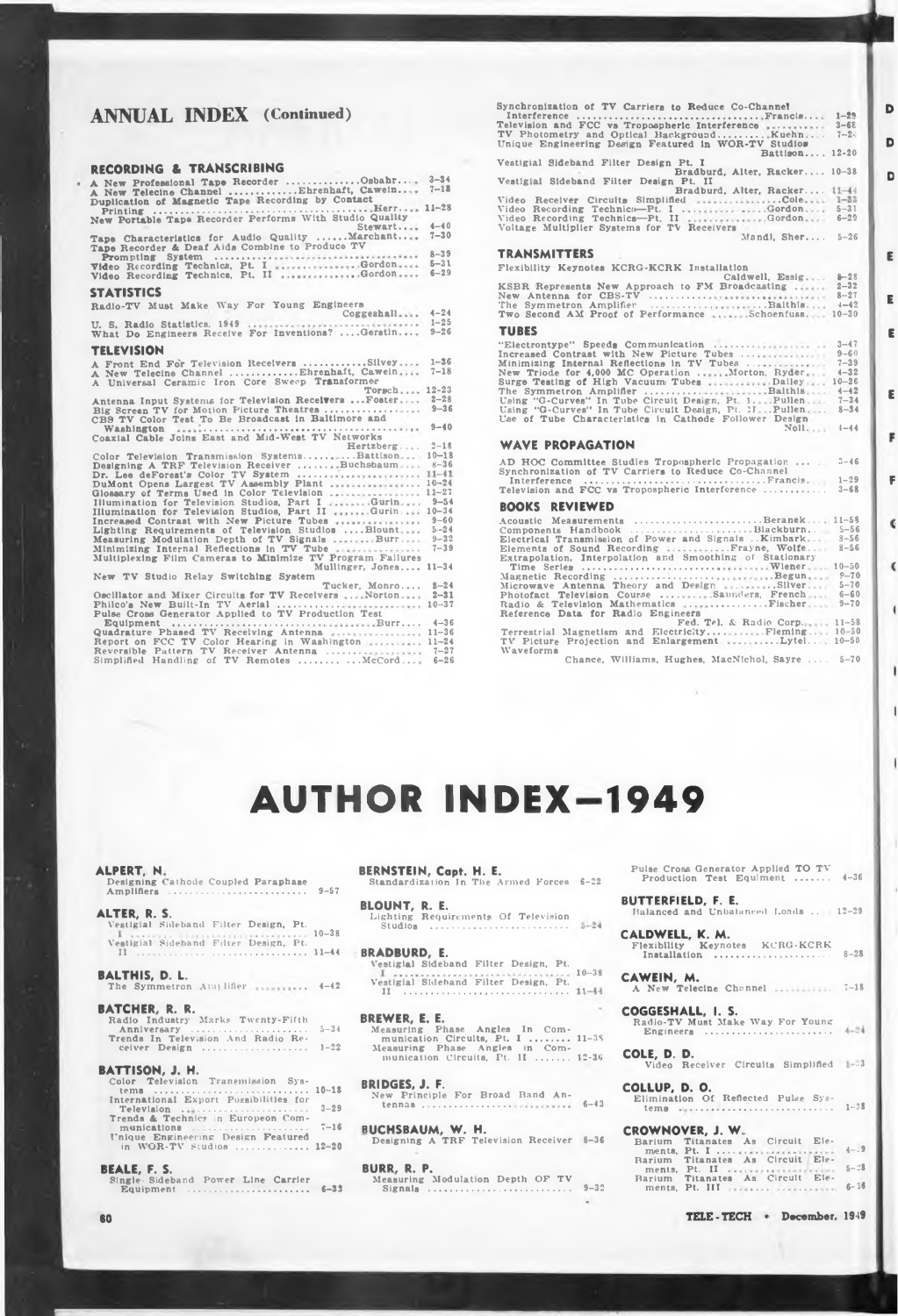**10-26 DAILEY, H. J. Surge Testing Of High Vacuum Tubes 8-20 Army Standardizes FM Equipment DRAN ETZ, A. I Titanates 4-29 Titanates 5-28 6-36 7-18 A New Telecine Channel ELTGROTH, G. V. 8-28 9-26 10-34 Illumination For Television Studios, HOWATT, G. N Titanates 4-29 Titanates December. 1949 vestigal** S<br> **9-26** Pt. II **McCORD, W. Simplified Handling Of TV Remotes KUENZLI, A. E. Selling To The Air Force MANDL, M. Voltage Multiplier Systeme For TV Receivers ............................................... KUEHN, R. L. TV Photometry And Optical Back, ground ................................................ FRANCIS, A. Synchronization Of TV Carriers To Reduce Co-Channel Interference .. JONES, A. H. Multiplexing Film Cameras To Mini-mize TV Program Failures .... 2-18 1-26 GERSTIN, S. What Do Engineers Receive For In-GORDON, G. H. Video Recording Technics, Pt. Video Recording Technics, Pt. 5-31 6-29 EHRENHAFT, F. HERTZBERG, R.**<br>Coaxial Cable Joins East And Mid-<br>West TV Networks .................<br>Selling To The Navy ................ **MILLER, T. A Ten Centimeter Broadband Bolo meter Cavity .................................. HERR, R. Duplication Of Magnetic Tape cording By Contact Printing FOSTER, D. E. Antenna Input Systems for Television Circuit Ele-Circuit Ele Circuit Ele-Circuit Ele-Circuit Ele-Circuit Ele EDWARDS, J. An Application cf Frequency Selective Feedback ................................................. MARCHANT, R. Tape Characteristics For Audio Quality ............................................ . DeVORE, C. Performance generative Performance generative Titanates Pt. Ill . Barium ments, Barium ments. Barium ments, Capabilities Of Suprre-Receivers, PL I .......... Capabilities Of Suprre-Receivers, Pt. II .......... Barium** Titanates<br> **Barium**<br> **ments, Pt. II**<br> **Barium** Titanates<br>
ments, Pt. III<br> **Parium** Titanates<br>
ments, Pt. III **GURIN, H. M. Illumination For Television Studios, ESSIG, R. D. Flexibility Kenotes KCRG-KCRK In stallatlon ........................................... . MONRO, C. R. New TV Studio Relay Switching System ......................................................... LOOMIS, F. Highlights of FCC TV Color Demonstrations . ............ ....................... ...**

ł

ł.

ä

**MORTON, J. A. New Triode For 4,000 MC Operation MULLINGER, K. E. Multiplexing Film Cameras To Mini-mize TV Program Failures ........ NOLL, E. M. Use Of Tube Characteristics Cathode Follower Design ....**  $4 - 44$ **NORTON, F. R. Oscillator and Mixer Circuits Fof TV Receivers Receivers** *Received* **<b>***Received Received Received* **<b>***Received Received Received* **<b>***Ref. 1999* **OSBAHR, B. F. A New Professional Tape Recorder 3-34 PADGETT, E. D. Design And tertistics Of Performance Charac- "Electrets" ......... 3-36 2-24** *Brand* **PARKER, B. E. Broadbanding tennas .... Ring-Type FM An-3-40 7-22 PARKER, T. J. An Application of Frequency Selective Feedback ............................................. PULLEN, K. A, 'G-Curves' 2-28 Using "( Design, Using "<sup>&</sup>lt; Receivers .......................................... Tube Circuit**  $7 - 34$ **'G-Curves' Design, Pt. 8-34 Tube Circuit Sideband Filter Design, RACKER, Vestigial 10-38 Sideband Filter Design,**  $11 - 44$ **REED, R. R. A Microwave Frequency Standard for Radar Applications .............. .. ROWE, R. G. Collinear Coaxial Array For 152 Megacycles ...........................................**  $1 - 34$ **4-32 RYDER, R. M. New Triode For 4,000 MC Operation SCHELDORF, M. W. New Principle For Broad Band An-tennas ................................................ SCHOENFUSS, A. F. Two Second AM Proof Of Perform-10-30 SCHWARTZ, L. S. Oscillator Power Variation And Fre-quency Pull-Tn ............................**  $1 - 30$ **SHER, N. Voltage Multiplier Systems For TV Receivers .................................... here order or the** *seculters seculters seculters b seculters b seculters b seculters b seculters b seculters b seculters b seculters b seculters b seculters b seculters* **SILVEY, J. O. A Front End For Television Receivers SMITH, H. B. 2-34 Overall Systems Planning For Multi-Channel Telephone Carriers .... . SMITH, W. C. Reactance Tube Circuits** STEWART, W. E.<br>New Portable Tape Recorder Per-<br>forms With Studio Quality ...... 4-40 **SULZER, P. G.**

**Noise Figures For Receiver Input**<br>
Circuits ................................

**6-26 6-22 TATOM, Col. L. J. Standardization In The Armed Forces**

**7-30 12-23 TORSCH, C. E A Universal Ceramic Iron Core Sweep Transformer .... ..................................**

**TUCKER, W. E. New TV Studio Relay Switching Systems ........................................**

**WHEELER, M. S. A Microwave Frequency Standard for Radar Applications .........................**

*fraction of* **Government** *cost* **Send for 4 p Technical data. television and tele-communications. Greatest number of television and rent engineering trends, problems and audience design, manufacture.** Noise Figures For Receiver Input operation and maintenance of tele**vision and tele-communications (15,100 has • life ■perations under specified conditions, relay expectancy ot 1000 hours at 60 per second. housings mounted tube base Authoritative treatment of curtele-communications editorial pages.** WESTERN ELECTRIC TYPE D-168479<br>Class scaled, mercury-wested con-<br>tact switches surrounded by oper-<br>ating coils and encased in metal houble-free service.<br>SPDT Contacts. 2 colls at 700 ohms & 3300<br>ohms. Operating current with colls in series<br>6.6 ma. Release current 5.2 ma. Operated *Typical Applications:* **B** High assed keying **a** Tabu-<br>
lating **C** Sering and computing<br>
machines **C** Relay Amplifiers<br> **Characteristics:**<br>
Characteristics: • High speed of operation • Constant op-<br>erating characteristics • Freedom from<br>chatter • High current capacity • Long, **Linear Sawtooth Potentiometer**<br>
W.E. No. KS 15138<br>
The d-c potentiometer consists<br>
of a closed type disc-cent alumin<br>
of a continuous resistance winding<br>
continuous resistance with<br>
continuous resistance with<br>
provided fo **KAHOE 7, PHONE. TUCKAHOE 3-0044**

**MERCURY CONTACT RELAYS**

**CALDWELL-CLEMENTS, INC**

**total circulation monthly).**

**480 LEXINGTON AVENUE 12-26 NEW YORK 17, N. Y**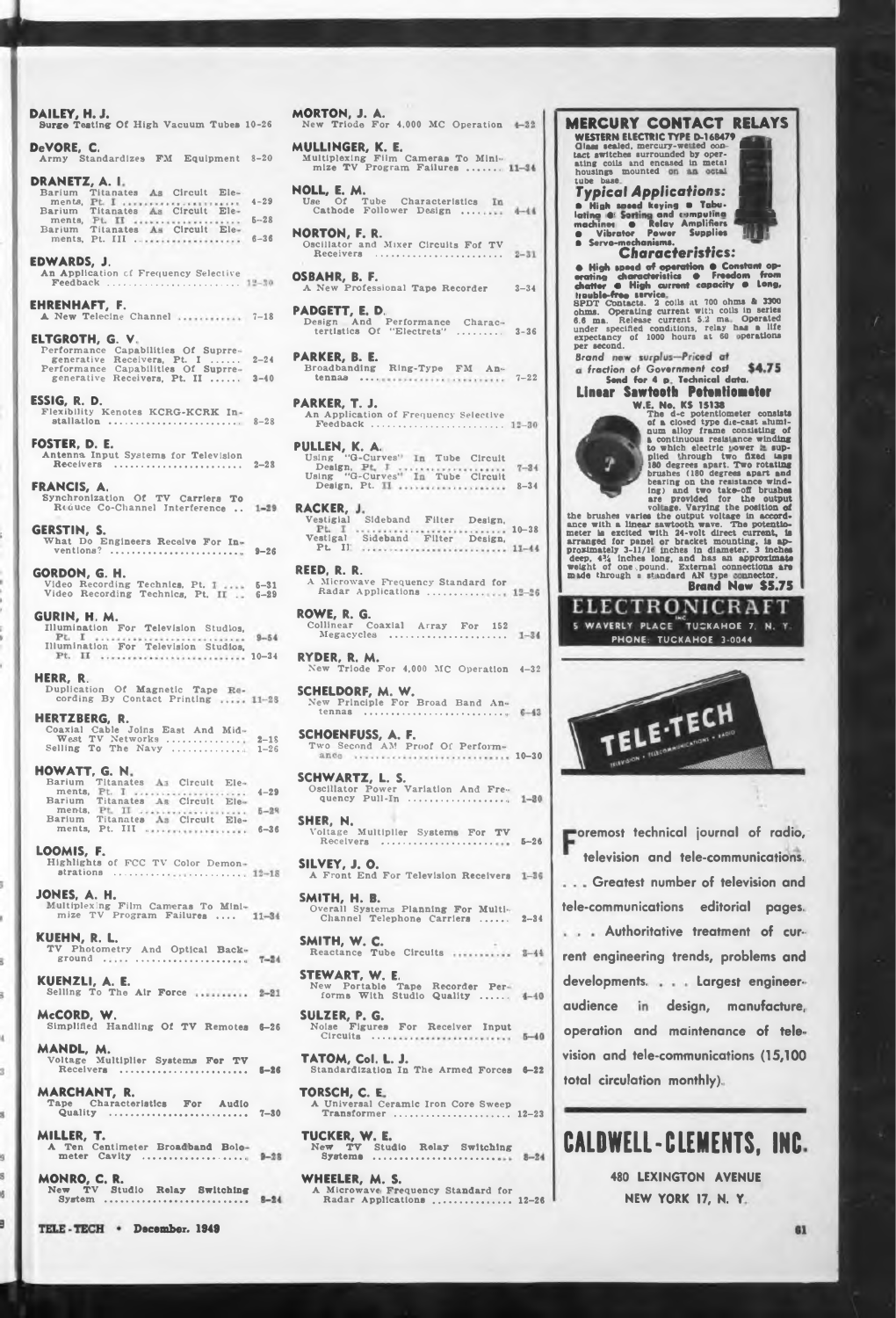

## *Test Equipment*

The new bulletin of Gawler-Knoop, Inc.,<br>Sales Engineers, 1060 Broad St., Newark 2,<br>N. J. illustrates the test equipment of the<br>various manufacturers and companies G-K represents. Test instruments are particularly<br>applicable in research and development labor-<br>atories, production testing, industrial testing<br>and quality control facilities. (Mention T-T)

## *Transformers*

Triad Transformer Manufacturing Co., 2254<br>Sepulveda Bivd., Los Angeles 64. Calif., has<br>compiled a 16-page catalog, illustrating, de-<br>scribing and pricing the entire line of Triad<br>Transformers for original equipment, radio, Special attention is called to Triad's Climatite<br>treating, said to be an improved and ex-<br>clusive vacuum impregnation process, used on<br>all Triad transformers. (Mention T-T)

# **Cathode-Ray** *Oscillographs*

Types 304 and 304-H cathode-ray oscillo-<br>graphs, successors to the famous 208-B, are<br>the subjects of a new bulletin published by<br>Allen B. DuMont Laboratories, Inc., 1000 Main<br>Ave., Clifton, N. J. These new instruments<br>hav **(Mention T-T)**

# **Capacitor«,** *Resistors, Coils*

Electrical Reactance Corp., Franklinville,<br>N. Y., has published a 16-page brochure de-<br>scribing the history and manufacture of<br>HI-Q products; capacitors, resistors and colls.<br>Operations at the Jessup, Pa., Franklinville,<br>N

# *Measuring Equipment*

**Analyzers, indicators and recorders are de**scribed in a bulletin released by the Cam-<br>bridge Instrument Co., Inc., 3732 Grand Cen-<br>tral Terminal, New York 17, N. Y. (Mention **T-T)**

# *Tarnished Insulations*

"The V. I. Story—Varnished Insulations in<br>Electrical Engineering" has been written for<br>and published by The Varnished Fabric and<br>Paper Section of the National Electrical Man-<br>ufactures Assoc., 155 East 44th St., New York<br> **(Mention T-T)**

### *Antenna Handbook*

**The 6th edition of the "Johnson Antenna** Handbook and Rotary Beam Instruction<br>Book" has just been published by the E. F.<br>Johnson Co., Waseca, Minn., and may be se-<br>cured from Johnson jobbers for 60 cents.<br>While the handbook serves as an instruction manual for the Rotomatic Beam, it also contains general information on antennas, transmission lines and methods of coupling.<br>mission lines and methods of coupling.<br>(Mention T-T)

# *Kinescope Insulation*

Recommendations for the support and in-<br>sulation of Kinescope RCA-16AP4 is the sub-<br>ject of a recently released RCA Electron Tube<br>Application Note. The discussion concerns the<br>structural features of the Kinescope which<br>req

### *Microwave Components*

**Polytechnic Research & Development Co.,** Inc., 202 Tillary St., Brooklyn 1, N. Y., has<br>announced the availability of a complete line<br>of microwave test equipment components. Included are fixed waveguide pads, coaxial terminations, calibrated variable attenuators,<br>slotted lines and probes, frequency meters,<br>frequency standard multiplier and bolometers.<br>Printed catalog is available to microwave **research and operating engineers. (Mention T-T)**

### *Theatre Television*

A 16-page booklet entitled "Theatre Tele-<br>vision-Facts Every Theatre Owner Should<br>Know" has been released by the RCA Theatre<br>Equipment Sules Div., Camden, N. J. RCA's<br>two basic systems for theatre television are<br>described;

# *Soldering Products*

The complete line of soldering products<br>made by the P. Wall Manufacturing Co., 462<br>Erie St., Grove City Pa., and its new divi-<br>sion, Harmic Manufacturing Co., also of Grove<br>City, is described in the new Wall catalog. These products include gasoline and kerosene<br>blow torches, self-generating alcohol blow<br>torches, electric soldering irons, solder, pa-<br>raffin supplies and compound kettles. (Men-<br>tion T-T)

## *Insulation Resistance Measurements*

The James G. Biddle Co., 1316 Arch St.,<br>Philadelphia 7, Pa., has recently published<br>a 24-page booklet (21P8-15) which empha-<br>sizes the simplicity of making insulation re-<br>sistance measurements with a "Megger" in**sulation tester. (Mention T-T)**

### *Telemetering Systems*

A 20-page, illustrated bulletin, GEA  $5233$ , which describes the newest General Electric power at the metallical relativistic definition and industrial applications, has just been released by General Electric Co., Schenec

the frequency type, torque balance-type, and<br>photoelectric-type telemeters manufactured<br>by GE. Included also are simple wiring dia-<br>grams of typical telemetering installations<br>for various services, and descriptions, dimen-**(Mention T-T)**



faberatory Standards. **Standard Signal Generators Vacuum Tube Voltmeters Pulse Generators UHF Field Strength Meters FM Signal Generators Television and FM Test** *Circulan* **Square Wave Generators Equipment on** *Request Standards Are Only As Reliable As The Reputation Of Their Maker* **MEASUREMENTS CORPORATION BOONTON NEW JERSEY** SECURITY<sub>s</sub> **NOW!**